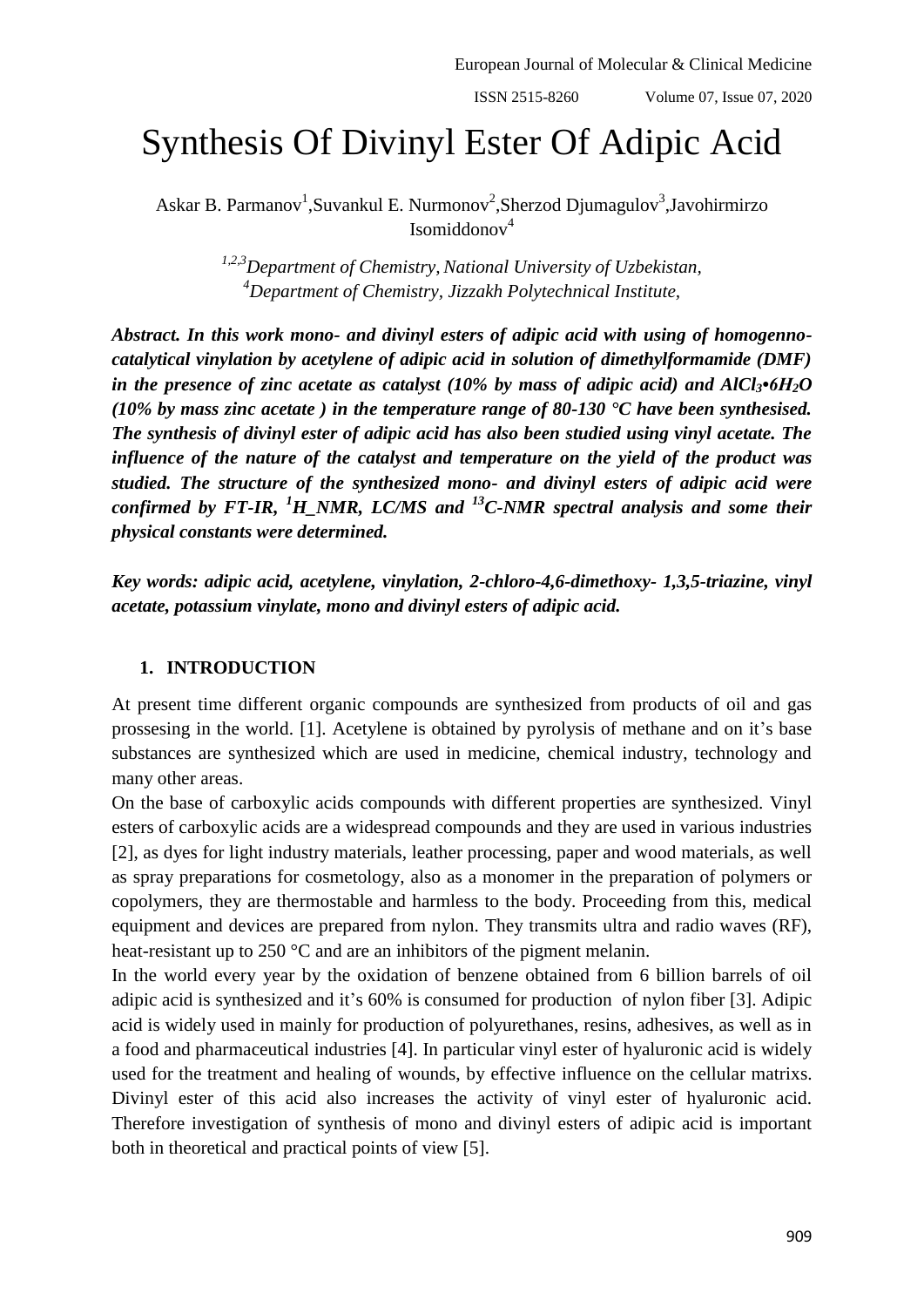#### **EXPERIMENTAL SECTION**

*General.* The major chemicals were purchased from Qingdao Sigma Chemical Co., Ltd. All commercially available reagents were used without further purification. Solvents were dried by standard methods before using. All reactions were carried out in oven-dried glassware under  $N_2$ , with magnetic stirring, and they were monitored by TLC (Merck Al-backed plates pre-coated with silica  $(0.25 \text{ mm}, 60 \text{ F}_{254})$ . Purification was performed by column chromatography (CC) with silica gel (SiO<sub>2</sub>;  $60 - 120$  mesh), elution with hexanes/AcOEt. IR spectres were recorded as KBr pellets or film on Infrared Fourier spectrometer IR Tracer-100. NMR spectres were recorded on a Unity 400 plus instrument (Varian) with an operating frequency of 400 MHz for <sup>1</sup>H in CD<sub>3</sub>OD. HMDS (0 ppm) was used as an internal standard in the  ${}^{1}$ H NMR spectra. In the  ${}^{13}$ C NMR spectres, the chemical shift of the solvent was used as an internal standard  $(CD_3OD, 39.52$  ppm relative to TMS). Multiplicities are marked as s=singlet, d=doublet, t=triplet, q=quartet, quint.=quintet, m=multiplet. Melting points were measured on an Electrothermal 9100 apparatus. MS: Agilent 6420 Triple Quad LC/MS.

*The process of vinylation of adipic acid by acetylene.* In four-neck flask by volume of 200 ml, equipped with a fridge, thermometer, tube for introduction of acetylene and mixer, 100 ml of the solvent dimethylformamide (DMFA); 0.1 mole of adipic acid; zinc acetate as catalyst (10% by mass of adipic acid) and  $AICI_3\bullet 6H_2O$  (10% by mass zinc acetate) have been playced. The reaction mixture was heated in a thermostate to temperature 120 °C. Acetylene was introduced through a tube at constant stirring. The acetylene feed rate was controlled via a foam flowmeter. Eight hours later the reaction was stopped and after cooling the reaction mixture was extracted with a tertiary methyl butyl ether. The extract was removed in vacuum. The residue was dried in a vacuum desiccator to a constant mass,than has been purified in column chromatography using the system hexane:ethyl acetate (5:1). Mono- and divinyl esters of adipic acid were extracted from the product.

*General procedure for the synthesis of divinyl esters of adipic acid.* 0.01 Mole adipic acid and 0.02 mole (1.76 g) 2-chloro-4,6-dimethoxy-1,3,5-triazine were dissolved in 20 ml tetrahydrofuran. The solution was cooled to 0-5  $^{\circ}$ C. After that 2.2 ml (0.02 mol) of Nmethylmorpholine was added at constant stirring. The second flask suspension of 0.02 mole (1.12 g) of tertiary potassium butylate in 20 ml of tetrahydrofuran was prepared and cooled to -30-(-40) °C. In this suspension solution of 1.84 ml (0.02 mol) of vinyl acetate in 4 ml of THF was added drop by drop for 10-20 min. It was observed that at addition of vinyl acetate the temperature has lowered to -30 °C, 30 min. stirred. After that the content of the first dish was gradually added to the second dish for 30 min. After that the reaction was continued for another 2 h. at a temperature of -30 - (-40) °C. Then 30 ml of 5% NH<sub>4</sub>Cl solution was added. At the same time the temperature was not raised from -10 °C. The possessed was extracted with a tertiary methyl butyl ether (15 ml), the solvent was distilled, the residue was washed sequentially with cooled  $0.5$  M NaHCO<sub>3</sub> solution, water, 1 M NaHSO<sub>4</sub> solution, water, a saturated potassium chloride solution. The extract was dried 5 g  $Na<sub>2</sub>SO<sub>4</sub>$  and filtered, the solvent was distilled in vacuum. The residue was dried in a vacuum desiccator to a constant mass,than has been purified in column chromatography using the system hexane:ethyl acetate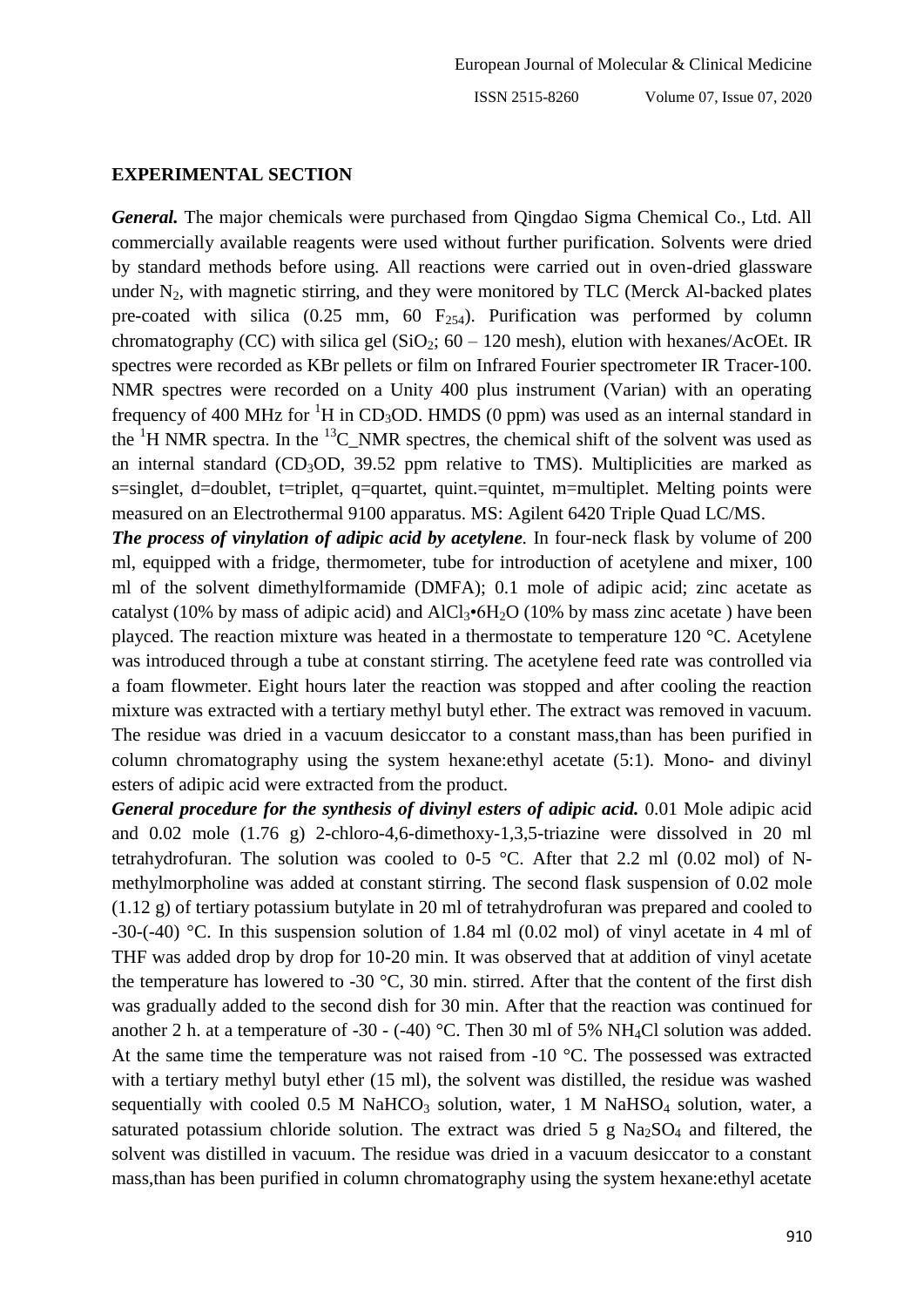(5:1). FT-IR, Mass,  ${}^{1}H\text{-}NMR$  and  ${}^{13}C\text{-}NMR$  spectras of the synthesized compound were recorded.

## *Selected spectroscopic data*

**Monovinyl adipate.** Yield: 57%. M.p. 105 °C. B.p. 307 °C. FT-IR (film): 3439, 2931, 1722, 1662, 1496, 1396, 1254, 1094, 1062. <sup>1</sup>H\_NMR: (400 MHz, CD<sub>3</sub>OD): 7.44 (1H, dd, J= 14.8, 7.8 Hz), 5.12 (1H, dd, J=14.8, 2.3 Hz), 5.0 (1H, dd, J= 7.8, 2.3 Hz), 2.31-2.37 (4H, 2.34 (t, J= 7.4 Hz), 2.33 (t, J=7.4 Hz)), 1.52-1,6 (4H, tt, J= 7.5, 7.4 Hz). <sup>13</sup>C\_NMR (100 MHz, CDCl<sub>3</sub>): 177.0, 170.8, 141.4, 98.2, 34.9, 33.8, 25.0, 24.5. MS: Agilent 6420 Triple Quad LC/MS: m/z 173.186,  $C_8H_{13}\mathbf{O}_4^+$ ; calc. 174.432

**Divinyl adipate.** Yield: 86%. M.p. 10 °C. B.p. 262 °C. FT-IR (film): 2945, 1749, 1645, 1462, 1365, 1132, 947. <sup>1</sup>H-NMR: (400 MHz, CD<sub>3</sub>OD): 7.20 (2H, q, J=14.01, 6.28 Hz), 4.8 (2H, dd, J=6.33, 1.53 Hz), 4.5 (2H, dd, J=6.33, 1.52 Hz), 2.38 (4H, t, J= 7.12 Hz), 1.56 (4H, m, J = 7.0, 7.1 Hz). <sup>13</sup>C-NMR (100 MHz, CDCl<sub>3</sub>): 171.724, 142.328, 97.891, 34.073, 24.881. MS: Agilent 6420 Triple Quad LC/MS:  $m/z$  199.224, C<sub>10</sub>H<sub>15</sub> $Q_4^+$ ; calc. 199.300.

## **2. RESULTS AND DISCUSSION**

In this investigation mono- and divinyl ethers of adipic acid with using of homogeneouscatalytical vinylation of adipic acid in solution of dimethylformamide (DMF) in the presence of zinc acetate as catalyst (10% by mass of acid) and  $AICI_3\text{-}6H_2O$  (10% by mass zinc salt) in the temperature range of 80-130  $\degree$  C have been obtained. The reaction has proceedel as follows:

$$
HOOC - (CH2)4 - COOH + C2H2 - \frac{Zn(CH3COO)2 + AICl3 • 6H2O}{HOOC - (CH2)4 - COOCH = CH2}
$$

The forming monovinyl ester of adipic acid has reacted with acetylene in the presence of a catalyst with formation of divinyl ester:

$$
HOOC - (CH2)4 - COOCH = CH2 + C2H2 - \frac{Zn(CH3COO)2 + AlCl3 • 6H2O}{H2C = HCOOC - (CH2)4 - COOCH = CH2
$$

The reaction mechanism is as follows. The process was carried out with formation of  $\pi$ complex between acetylene and zinc acetate:

$$
\begin{array}{cccc}\n\text{HC} \equiv & \text{CH} & \text{In}(\text{CH}_3\text{COO})_2 & \longrightarrow & \text{HC} \underset{+2}{\equiv} & \text{CH} \\
\text{In}(\text{CH}_3\text{COO})_2 & & \text{In}(\text{CH}_3\text{COO})_2\n\end{array}
$$

the in the result of rupture in it of one  $\pi$  - bond, the  $\delta$  - complex and anion of acetic acid were formed:

$$
\begin{array}{ccc}\nHC = CH & & CH = CH & + CH_3COO \\
\downarrow & & \downarrow & & \downarrow \\
Zn(CH_3COO)_2 & & Zn-O-C-CH_3 & & \\
& & & O\n\end{array}
$$

Owing to the high electron density of carbonyl oxygen of adipic acid it becomes partially negative charged: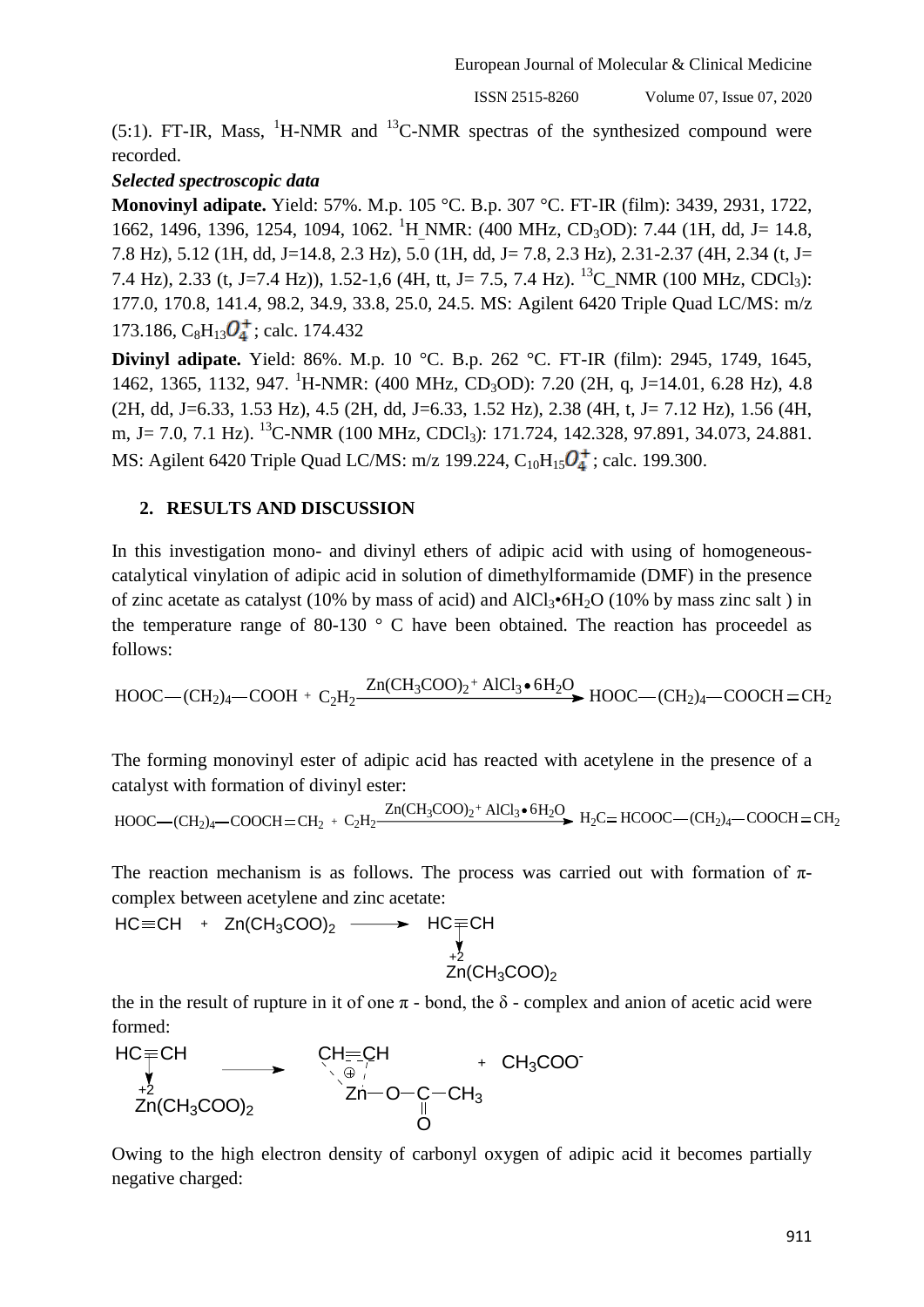ISSN 2515-8260 Volume 07, Issue 07, 2020



At reaction of acetozinc vinyl cation with adipic acid anion interacts intermediate carbocation was formed:

$$
\begin{matrix}0&- \delta &0 \\ 0& C+ C+ \delta & \delta \\\ H- O & O-H & \end{matrix} \xrightarrow{\begin{matrix} - \delta & C+ C+ C \\ C+ \delta & \delta \\\end{matrix}} \xrightarrow{\begin{matrix} - \delta & C+ C+ C \\ C+ \delta \\\end{matrix}} \xrightarrow{\begin{matrix} - \delta & O \\ - \delta \\\end{matrix}} \xrightarrow{\begin{matrix} - \delta & O \\ - \delta \\\end{matrix}} \xrightarrow{\begin{matrix} - \delta & O \\ - \delta \\\end{matrix}} \xrightarrow{\begin{matrix} - \delta & O \\ - \delta \\\end{matrix}} \xrightarrow{\begin{matrix} - \delta & O \\ - \delta \\\end{matrix}} \xrightarrow{\begin{matrix} - \delta & O \\ - \delta \\\end{matrix}} \xrightarrow{\begin{matrix} - \delta & O \\ - \delta \\\end{matrix}} \xrightarrow{\begin{matrix} - \delta & O \\ - \delta \\\end{matrix}} \xrightarrow{\begin{matrix} - \delta & O \\ - \delta \\\end{matrix}} \xrightarrow{\begin{matrix} - \delta & O \\ - \delta \\\end{matrix}} \xrightarrow{\begin{matrix} - \delta & O \\ - \delta \\\end{matrix}} \xrightarrow{\begin{matrix} - \delta & O \\ - \delta \\\end{matrix}} \xrightarrow{\begin{matrix} - \delta & O \\ - \delta \\\end{matrix}} \xrightarrow{\begin{matrix} - \delta & O \\ - \delta \\\end{matrix}} \xrightarrow{\begin{matrix} - \delta & O \\ - \delta \\\end{matrix}} \xrightarrow{\begin{matrix} - \delta & O \\ - \delta \\\end{matrix}} \xrightarrow{\begin{matrix} - \delta & O \\ - \delta \\\end{matrix}} \xrightarrow{\begin{matrix} - \delta & O \\ - \delta \\\end{matrix}} \xrightarrow{\begin{matrix} - \delta & O \\ - \delta \\\end{matrix}} \xrightarrow{\begin{matrix} - \delta & O \\ - \delta \\\end{matrix}} \xrightarrow{\begin{matrix} - \delta & O \\ - \delta \\\end{matrix}} \xrightarrow{\begin{matrix} - \delta & O \\ - \delta \\\end{matrix}} \xrightarrow{\begin{matrix} - \delta & O \\ - \delta \\\end{matrix}} \xrightarrow{\begin{matrix} - \delta & O \\ - \delta \\\end{matrix}} \xrightarrow{\begin{matrix} - \delta & O \\ - \delta \\\end{matrix}} \xrightarrow{\begin{matrix} - \delta & O \\ - \delta \\\end{matrix}} \xrightarrow{\begin{matrix} - \delta & O \\ - \delta \\\end{matrix}} \xrightarrow{\begin{matrix} - \delta & O \\ - \delta \\\end{matrix}} \xrightarrow{\begin{matrix} - \delta & O \\ - \delta \
$$

which has regrouped with the decomposition and formation of monovinyl ester of adipic acid:

C O H O (CH2)<sup>4</sup> C O O H HC CH Zn O C O CH<sup>3</sup> C O H O (CH2)<sup>4</sup> C O O CH CH<sup>2</sup> + C2H<sup>2</sup> CH CH Zn O C O CH<sup>3</sup>

In the same time throught a second carboxyl group divinyl ester of adipic acid has formed.



Analysis of the obtained results has shown that temperature significantly has influenced on vinylation of adipic acid in the range of 80-130 ° C. In all cases adipic acid in combination with it's monovinyl ester has formed also divinyl ester. Yields of esters have depended on the temperature and duration of the reaction (Table 1).

Table 1. The effect of temperature and duration of the process on the yields of vinyl esters of adipic acid (zinc acetate as catalyst (10% by mass of adipic acid) and  $AICI_3\bullet 6H_2O$  (10% by mass zinc acetate ))

| mass <i>E</i> me accuate <i>II</i> |                       |                        |                    |  |  |  |
|------------------------------------|-----------------------|------------------------|--------------------|--|--|--|
| Temperature, ${}^0C$               | <b>Duration</b><br>of | The yield of monovinyl | The<br>yield<br>of |  |  |  |
|                                    | reaction, h           | ester, $\%$            | divinyl ester, %   |  |  |  |
| 80                                 | 2                     | 26                     | 1.8                |  |  |  |
|                                    | $\overline{4}$        | 33                     | 6                  |  |  |  |
|                                    | 6                     | 41                     | 10                 |  |  |  |
|                                    | 8                     | 46                     | 13                 |  |  |  |
| 90                                 | $\overline{2}$        | 30                     | 5                  |  |  |  |
|                                    | $\overline{4}$        | 36                     | 9                  |  |  |  |
|                                    | 6                     | 42                     | 13                 |  |  |  |
|                                    | 8                     | 45                     | 17                 |  |  |  |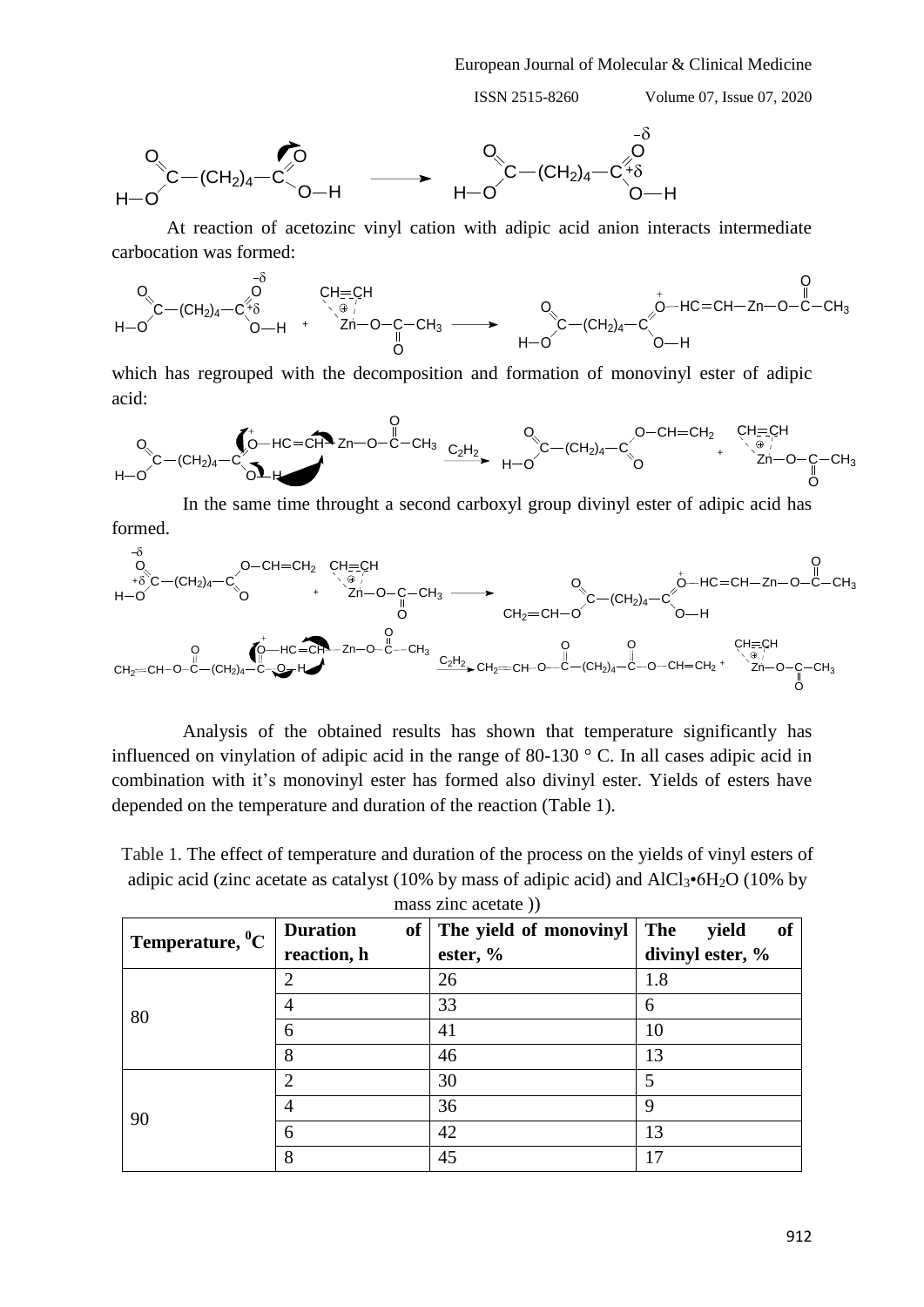|     |                | ISSN 2515-8260 | Volume 07, Issue 07, 2020 |
|-----|----------------|----------------|---------------------------|
|     | $\overline{2}$ | 35             | $8\,$                     |
| 100 | $\overline{4}$ | 42             | 11                        |
|     | 6              | 50             | 16                        |
|     | 8              | 51             | 18                        |
| 110 | $\overline{2}$ | 36             | 10                        |
|     | $\overline{4}$ | 46             | 13                        |
|     | 6              | 53             | 17                        |
|     | 8              | 55             | 20                        |
|     | $\overline{2}$ | 39             | 14                        |
| 120 | $\overline{4}$ | 48             | 16                        |
|     | 6              | 54             | 19                        |
|     | 8              | 57             | 22                        |
|     | $\mathbf{2}$   | 30             | 10                        |
| 130 | $\overline{4}$ | 27             | 9                         |
|     | 6              | 25             | $\overline{7}$            |
|     | 8              | 23             | 5                         |

At increasing of temperature from 80 to 120 °C the yields of monovinyl and divinyl esters of adipic acid have increased from 26 to 57% and from 1,8 to 22% correspondenly. A further increasing of temperature has coursed decreasing of their yields, what can be explained by formation of such by-products as oligomers or polymers; formation of small quantities of vinyl acetate and acetaldehyde was also observed. That is 120 °C is optimal temperature for synthesis vinyl esters of adipic acid. Yields of monovinyl and divinyl esters of adipic acid were 57 and 22% correspondenly (table 1).

By-products include a small amounts of vinyl acetate and acetaldehyde. Their formation was explained by the fact that a intermediate complex interacting with the acetate anion has given vinyl acetate. At experimental conditions: 8 hours, temperature 120 °C the yields of adipic acid monovinyl ester was 57 % and divinyl ester was 22%.

Vinyl esters of carboxylic acids have an important role in organic synthesis. Particularly, vinyl esters of carboxylic acids are used in cycloadditions, cyclopropanations, hydroformylations, metathesis reactions and Claisen rearrangements, as well as Heck reactions. Vinyl esters and ethers are also used as substrates for asymmetric hydrolysis and alcoholysis reactions [6-12]. There are some reports on organic synthesis such as the preparation of vinyl esters of carboxylic acids. In the presence of catalysts such as mercury acetate, palladium, ruthenium, rhenium and other reactions of aliphatic and aromatic acids with acetylene were carried out with formation of corresponding vinyl esters with the highest yields. Some studies in the synthesis of vinyl esters of carboxylic acids as catalysts is also used cancerogene of complexes metals and vinyl silanes [13-16].

Vinyl esters have possessed by many opportunities, but the difficulties in their synthesis have limited their scope. The method of vinylation of carboxylic acids with acetylene is convenient and cost-effective. However, the harsh reaction conditions coupled with safety concerns associated with the explosive nature of acetylene have limited commercial manufacture of vinyl esters by this method. Alternatively, vinyl transfer from vinyl acetate to aliphatic,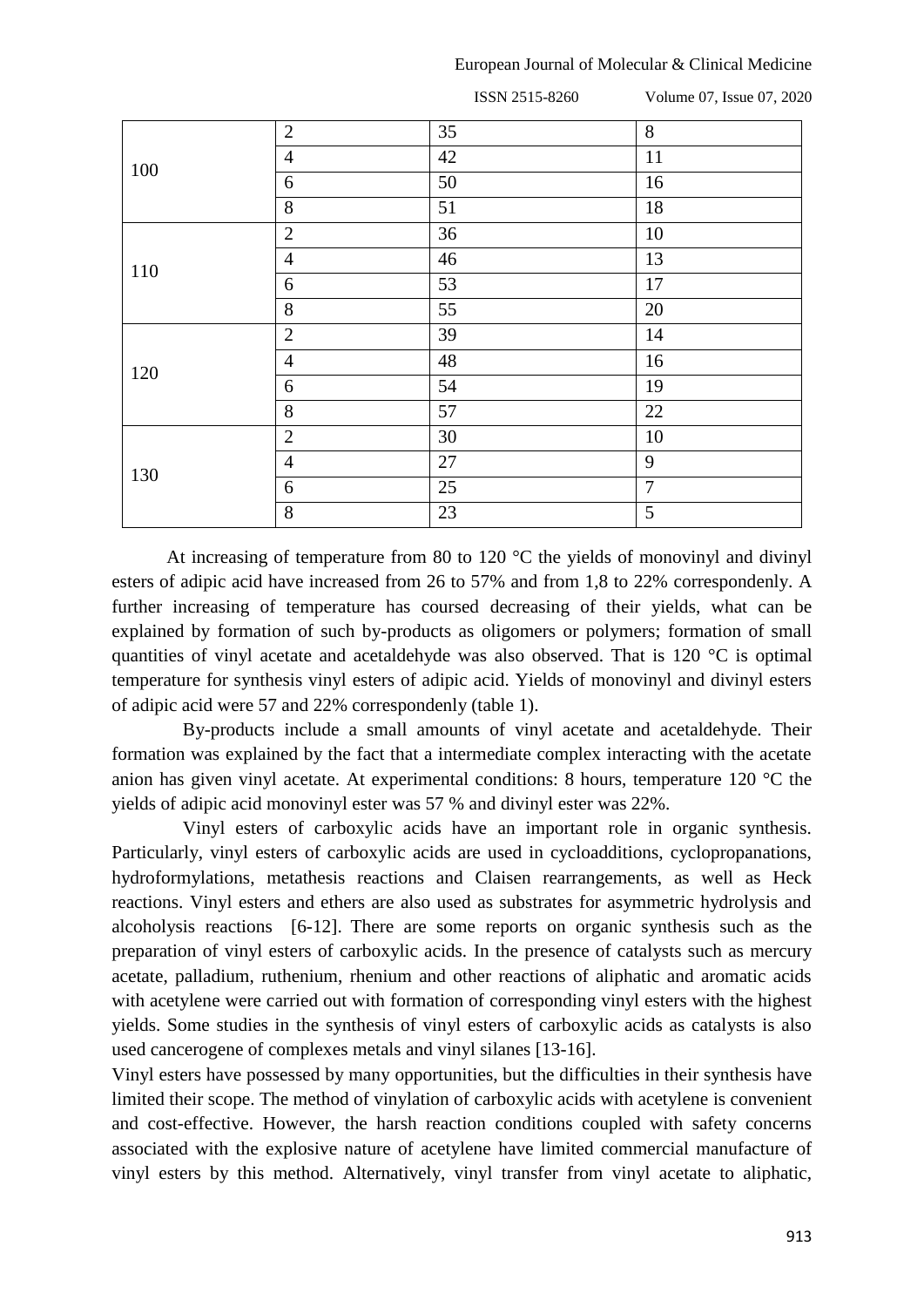aromatic, and heteroaromatic alcohols and acids is safe and efficient method of synthesis of corresponding vinyl esters [17].

Nowadays 2-chloro-4,6-dimethoxy-1,3,5-triazine (CDMT) is used for activation of carboxylic acids in the synthesis of esters, amides, anhydrides and peptides. CDMT has reacted with carboxylic acids in the presence of N-methylmorpholine in a mild conditions with formation of 2-acyloxy-4,6-dimethoxy-1,3,5-triazine [18,19].

In this work the divinyl ester of adipic acid was synthesized by reaction of adipic acid with vinyl acetate in the presence of CDMT. The reaction scheme is following:



The active triazine ester of adipic acid was obtained by reaction of adipic acid with CDMT in the presence of N-methylmorpholine. The reaction mechanism was following: initially CDMT has reacted with N-methylmorpholine forming an intermediate active complex:

$$
H_3C_{\sim O} \xrightarrow{N} \begin{bmatrix} C_1 \\ N \\ N \end{bmatrix} C^{-CH_3} + \begin{bmatrix} 0 \\ N \end{bmatrix} \xrightarrow{THF} \begin{bmatrix} 0 \\ N \end{bmatrix} C H_3 \begin{bmatrix} 0 \\ N \end{bmatrix} C H_3 \begin{bmatrix} 0 \\ N \end{bmatrix}
$$

which has interacted with adipic acid with formation it's triazine ester:

In the next step the triazine of adipic acid has reacted with vinyl acetate in the presence of tertiary potassium butylate with formation of vinyl esters of adipic acid. Initially, tertiary potassium butylate has reacted with vinyl acetate by nucleophilic attack with formation of tertiary butyl ether and potassium vinylate: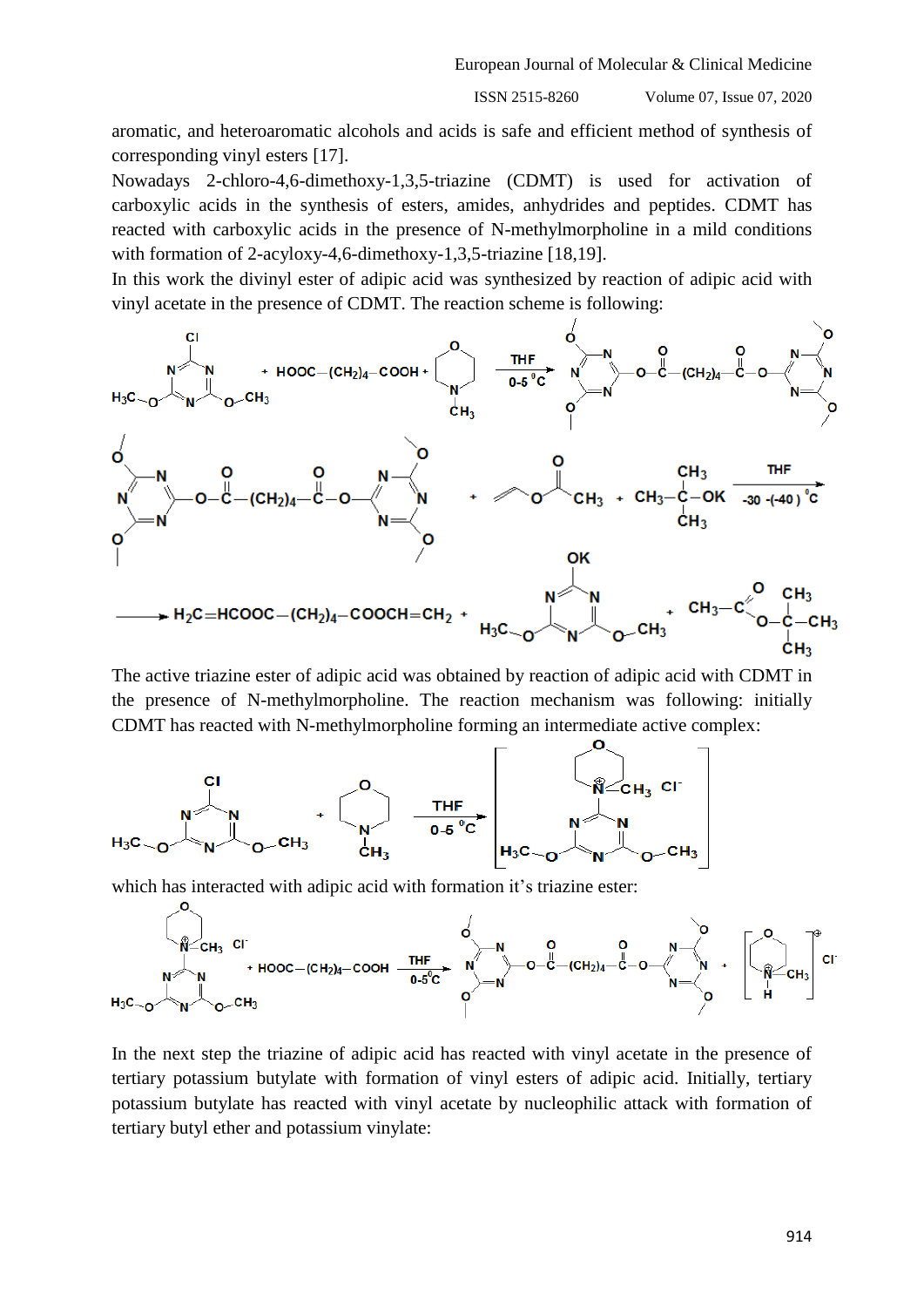ISSN 2515-8260 Volume 07, Issue 07, 2020



In a result of the reaction of a triazine ester of adipic acid with two molecules potassium vinylate, divinyl ester of the adipic acid was formed:



By the interaction of a triazine ester of adipic acid and vinyl acetate with the participation of tertiary potassium butylate divinyl ester of adipic acid was synthesized. It should be noted that adipic acid triazine ester was formed in the presence CDMT. The effect of molar ratio of initial regents on the product yield was investigated (Table 2).

Table 2. The effect of the molar ratio of the initial compounds on the yield of adipic divinyl ester, (THF solvent, temperature -30 -  $(-40)^{0}$ C)

| $N_2$ | The molar ratio of the initial compounds |               | The yield of divinyl ester of |  |  |
|-------|------------------------------------------|---------------|-------------------------------|--|--|
|       | adipic acid                              | vinyl acetate | adipic acid, %                |  |  |
|       |                                          | 2.0           |                               |  |  |
|       |                                          | 2.2           | 79                            |  |  |
|       |                                          | 2.4           | 86                            |  |  |
|       |                                          | 2.6           | 82                            |  |  |

A discussion of the results have shown that the molar ratio of adipic acid: vinyl acetate significantly has affected an the yield of the resulting product. Changing molar ratio from 1: 2 to 1: 2.6 has leaded to increasing yield of adipic acid divinyl ester from 73 to 86%. It was also revealed that the composition of the products small amount of monovinyl and triazine esters of adipic acid was obserwed. The structures of the synthesized mono- and divinyl esters of adipic acid were confirmed by FT-IR,  $^1$ H\_NMR, LC/MS and  $^{13}$ C-NMR spectral analysis.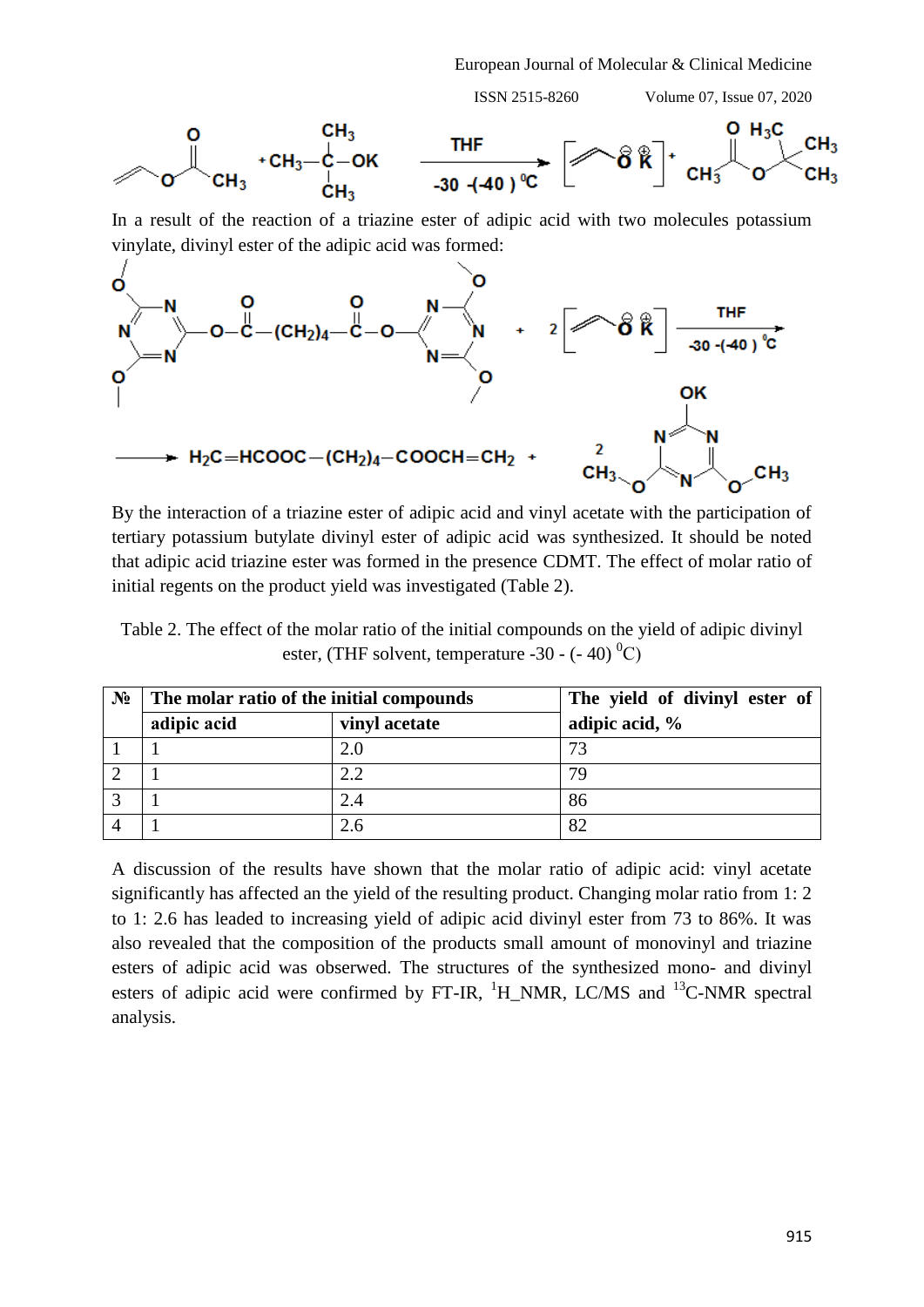ISSN 2515-8260 Volume 07, Issue 07, 2020

In the IR spectrum of adipic acid (Fig.1.) peak of absorption of stretching vibrations at  $3031$  cm<sup>-1</sup> belonging to the hydroxyl group of the carboxyl peaks, at  $2961 \text{ cm}^{-1} \text{ CH}_2$ group, at 2936  $cm^{-1}$  hydroxyl -CH<sub>2</sub>-OH group, at  $1682 \text{ cm}^{-1}$  C=O group, at  $1430 \text{ cm}^{-1}$ 1 -CH<sub>2</sub>- group, at 1090  $cm^{-1}$  C-OH group were observed.



**Figure 2. FT-IR spectrum of monovinyl ester of adipic acid**

In the IR spectrum of divinyl ester of adipic acid (Fig.3.) absorption peaks related to the hydroxyl group are not observed. Peaks at 2945-2873 cm<sup>-1</sup> -CH<sub>2</sub>- groups, at 1365 cm<sup>-1</sup>, the grading vibrations of  $-CH_{2}$ - groups, at 1749 cm<sup>-1</sup> are carbonyl groups, and 1132-1294  $\text{cm}^{-1}$  are an ester (-C(O)-O-C-) groups. Valence vibrations =CH- groups at 3091 cm- $1$ , and deformation vibrations at 1417 cm<sup>-1</sup> were obserwed. A double bond (-CH=CH<sub>2</sub>) was observed at  $1645 \text{ cm}^{-1}$ .



## **Figure 1. FT-IR spectrum of adipic acid**

In FT-IR spectrum monovinyl ester of adipic acid (Fig.2.) the absorption of C=O group was observed at  $1722 \text{ cm}^{-1}$ . Absorption peak at 1094 cm<sup>-1</sup> related to the stretching vibration of the ether  $(-C-C-C)$  group, at  $1254 \text{ cm}^{-1}$ hydroxyl of the C-OH group, at 885 cm<sup>-1</sup> deformation vibrations  $=CH_2$  groups, at 2930-1409 cm<sup>-1</sup> = CH- groups, guruig, at 3439 cm<sup>-1</sup> hydroxyl group,  $1652 \text{ cm}^{-1}$ stretching vibrations of the vinyl (- $CH=CH<sub>2</sub>$ ) group have been observed.



**Figure 3. FT-IR spectrum of divinyl ester of adipic acid**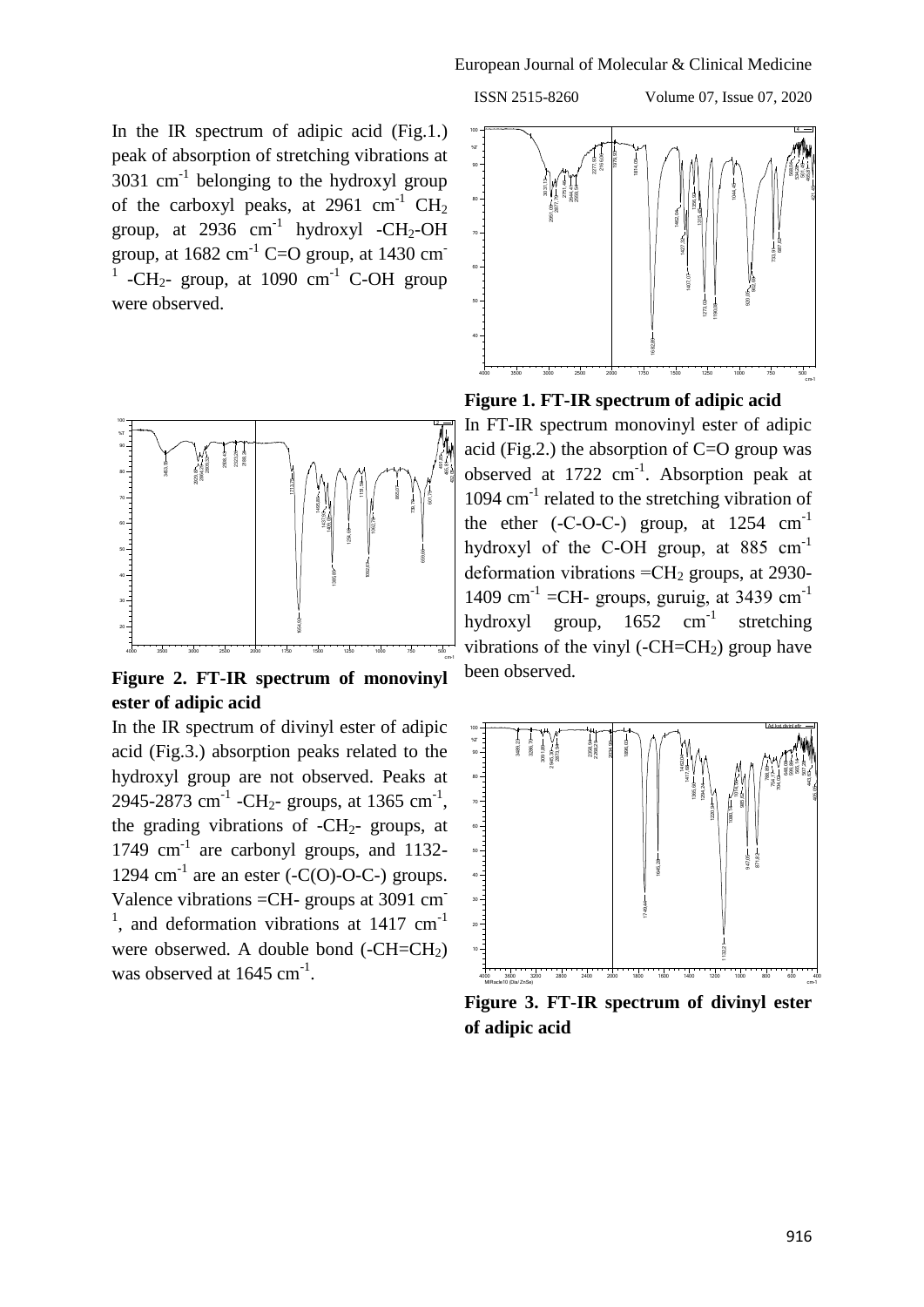

**Figure 4. <sup>1</sup>H\_NMR spectrum of divinyl ester of adipic acid**

In the  $^{13}$ C NMR spectrum of divinyl ester (Fig.5.), carbon atoms of the vinyl  $(CH<sub>2</sub>=CH<sub>-</sub>)$  group are observed at 98.2 and 141.4 ppm. The carbon of the carboxyl group is at 171.724, and the carbon atom of the methylene group  $(CH<sub>2</sub>)$  is observed at 34.07 ppm. -24.881 ppm.

European Journal of Molecular & Clinical Medicine

#### ISSN 2515-8260 Volume 07, Issue 07, 2020

In the  ${}^{1}H$  NMR spectrum of divinyl ester of adipic acid (Fig.4. 400 MHz,  $CD<sub>3</sub>OD$ ) two protons of the vinyl group  $(CH_2=)$  were observed doublet-doublet signal types at 4.5- 4.8 ppm., the quartet signal of one proton  $(=CH)$ , at 7.18-7.24 ppm. Protons methylene group  $(-CH<sub>2</sub>-)$  were observed at 2.36-2.40 ppm. in the form of a multiplet, the signal of protons of the e,e' type was аlso observed in the form of multiplet at 1.60-1.64 ppm.



**Figure 5. <sup>13</sup>C\_NMR spectrum of divinyl ester of adipic acid**

The structure of divinyl ester of adipic acid was proved by the chromatomass spectrum, while its ion peak is 199.3000 (Fig. 6).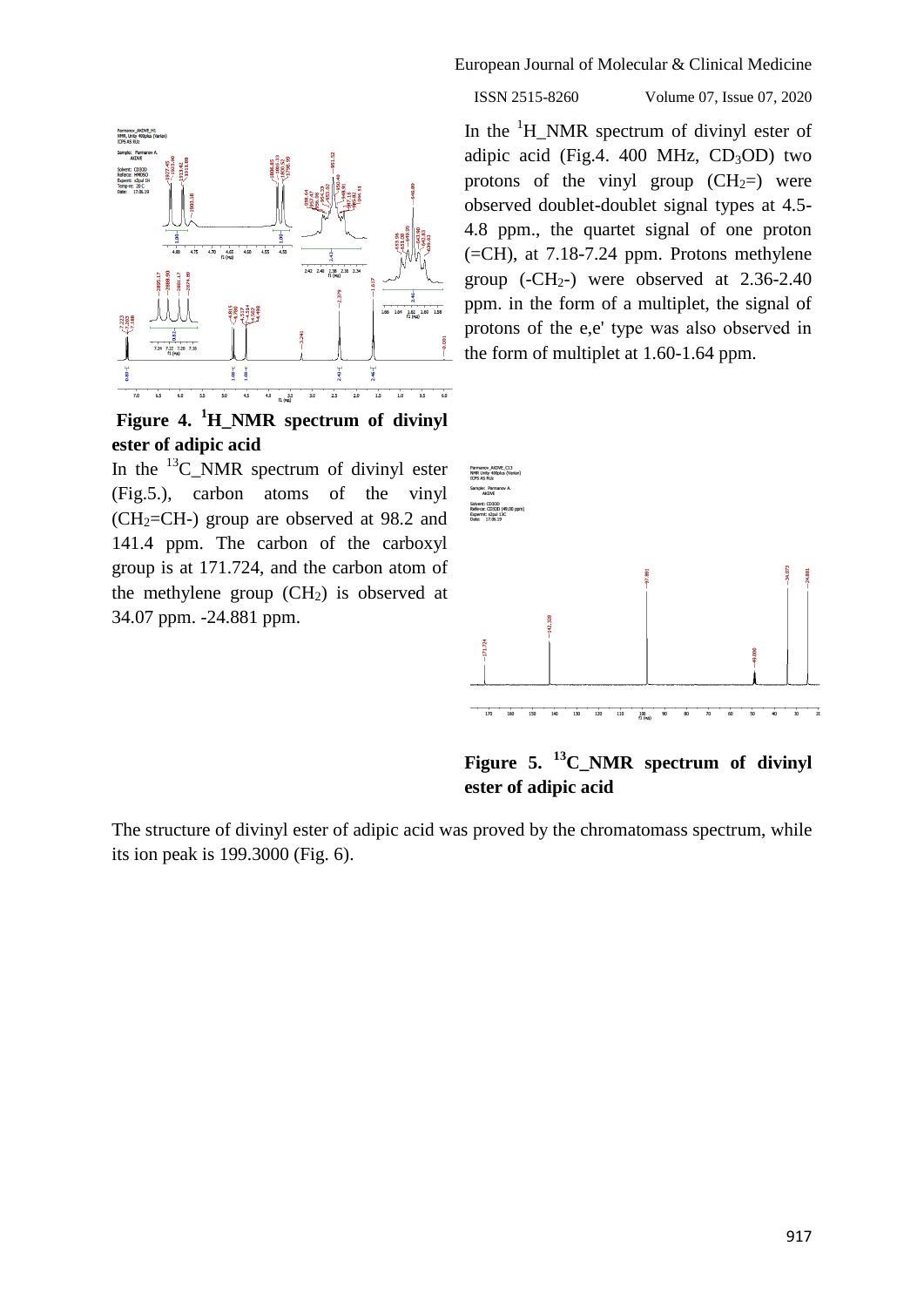

Figure 6. Mass spectrum of divinyl ester of adipic acid

Some physical constants of mono and divinyl esters of adipic acid were determined.

| $N_2$     | Vinyl esters of adipic acid | $\mathbf{I}_{mp,2}$ | $\mathsf{u}_\Omega$<br>$T_{bp}$ , ${}^{\circ}C$ | $d_4^{20}$ , g/cm <sup>3</sup> | $n_0^{20}$ |
|-----------|-----------------------------|---------------------|-------------------------------------------------|--------------------------------|------------|
|           | Monovinyl adipate           | 105                 | 307                                             | 1,544                          | .5462      |
| <u>L.</u> | Divinyl adipate             |                     | 262                                             | 1,039                          | .2572      |

Table 3. Some physical constants of mono and divinyl esters of adipic acid

# **3. CONCLUSION**

The adipic acid vinylation reaction was carried out in the presence of zinc acetate and AlCl<sub>3</sub> $\cdot$ 6H<sub>2</sub>O as catalysts. It optimal conditions for the synthesis of mono- and divinyl esters of adipic acid were determined: catalyst  $Zn(CH_3COO)_2+AICl_3*6H_2O$  10% by mass of adipic acid, reaction time 8 hours. The yields of mono- and divinyl ester, were 57 and 22% respectively.

By reaction of 2-chloro-4,6-dimethoxy-1,3,5-triazine in the presence of N-methylmorpholine, adipic acid triazine ester was synthesized. By the interaction of the obtained triazine ester with vinyl acetate in the presence of tertiary potassium butylate, adipic acid divinyl ester was synthesized. In this case the effect of the molar ratio of acid to vinyl acetate on the yield of divinyl ester was established. Its maximum (86%) was observed at molar ratio 1: 2.4.

The structures of the synthesized mono- and divinyl esters of adipic acid were confirmed by FT-IR, <sup>1</sup>H\_NMR, LC/MS and <sup>13</sup>C-NMR spectral analysis and some their physical constants were determined.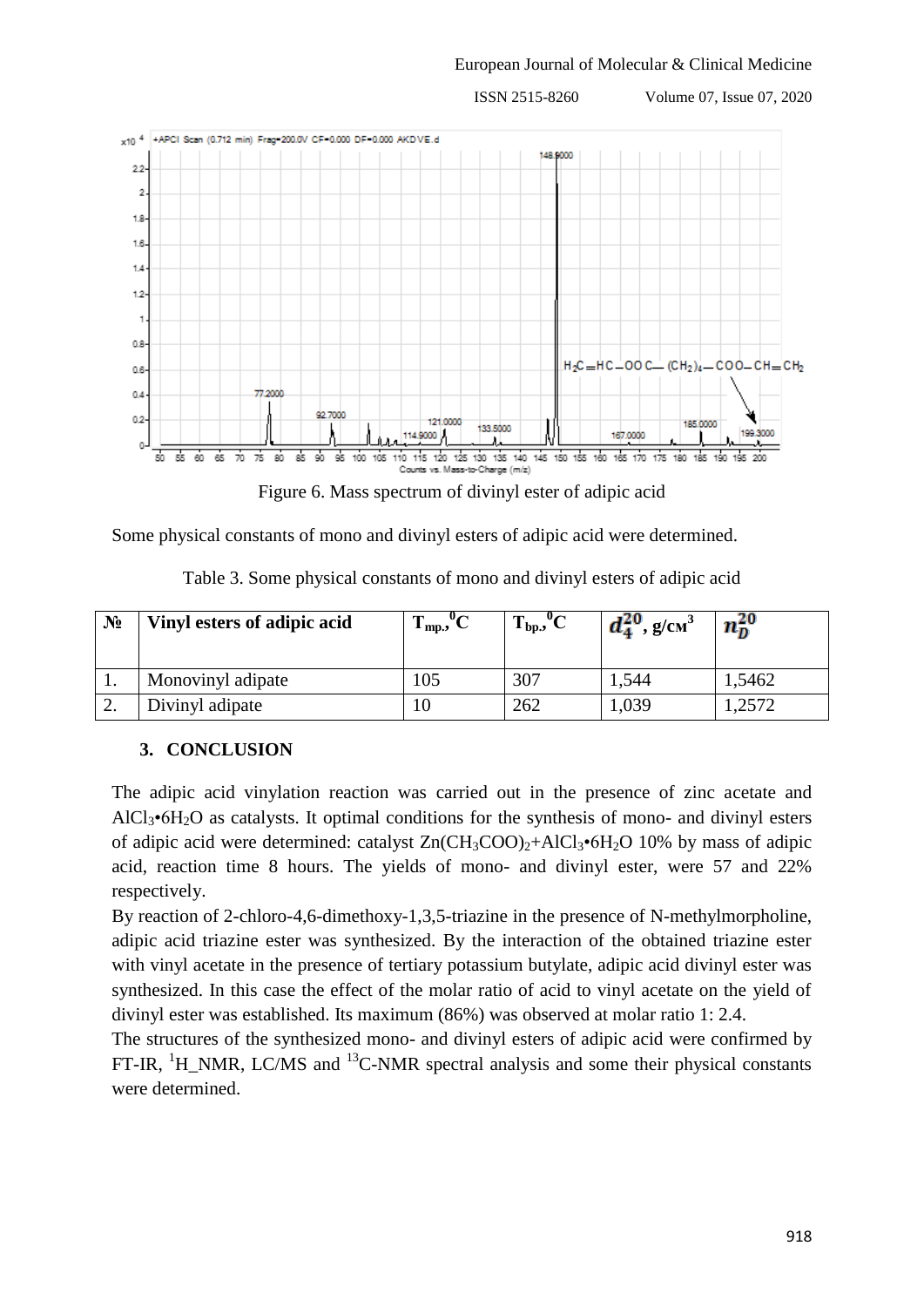## *Acknowledgement*

The authors are thankful for the financial support to the Foundation science of Uzbekistan (Grant No. МУ-ФЗ-20171025111) and the Institute of Organic Chemistry, Faculty of Chemistry, Lodz Polytechnic University.

# *Conflict Of Interests*

The authors declare the absence of conflict of interests.

# **4. REFERENCES**

- [1] A.B.Parmanov, S.E.Nurmanov, Beata Kolesinsko, Tomash Maniecki, O.E.Ziyadullayev. Homogeneous vinylation of 2-hydroxy-2-phenylethanical acid // Azerbaijan chemical journal. –Azerbaijan, -2019, № 4. P. 32-34. (Springer).
- [2] A.Ziyadullaev, S.Nurmonov, A.Parmonov. Study of the catalytic reaction of acetylene with cyanuric acid//Journal of science. Lyon, France №8, 2020. P. 11-14.
- [3] **3.** Nicholas S, Kruyerand P, Peralta Y. Metabolic engineering strategies to bio-adipic acid production. Current Opinion in Biotechnology. 45, 136–143 (2017).
- [4] Van Duren et al. Biotechnology and Bioengineering, 108. 1298-1306 (2011).
- [5] Xiao-Hua Qin, Peter Gruber, Marica Markovic, Plochberger, Enrico Klotzsch, Jürgen Stampfl, Aleksandr Ovsianikov, Robert Liska. Enzymatic synthesis of hyaluronic acid vinyl esters for two-photon microfabrication of biocompatible and biodegradable hydrogel constructs. J. Royal Society of Chemistry (2014).
- [6] Ruihang Jiang et al. Tetrahedron Letters 59, 3279–3282 (2018).
- [7] Esquivias J. et al. J. Am. Chem. Soc. 129, 1480 (2007).
- [8] Kim J. J., Alper H. Chem. Commun. 3059 (2005).
- [9] Terada Y., Arisawa M., Nishida A. Angew. Chem., Int. Ed. 43, 4063 (2004).
- [10] Wei X., Lorenz J.C., Kapadia S., Saha A., Haddad N., Busacca C.A., Senanayake C.H., J. Org. Chem. 72, 4250 (2007).
- [11] Liu S., Berry N., Thomson N., Pettman A., Hyder Z., Mo J., Xiao J., J. Org. Chem. 71, 7467 (2006).
- [12] Martinez-Montero S., Fernarndez S., Sanghvi Y.S., Gotor V., Ferrero M., Org. Biomol. Chem. 9, 5960 (2011); Trost B.M., Malhotra S., Mino M., Rajapaksa N.S. Chem. Eur. J. 14, 7648 (2008).
- [13] Chae S. Yi, Ruili Gao. Scope and Mechanistic Investigations on the Solvent-Controlled Regio- and Stereoselective Formation of Enol Esters from the Ruthenium-Catalyzed Coupling Reaction of Terminal Alkynes and Carboxylic Acids. Organometallics. 28, 6585–6592 (2009).
- [14] Jun Gao, Dongrui Guan, Dongmei Xu, Liwen Zhao, Lianzheng Zhang, Min Li. Bull. Chem. Soc. Ethiop. 32(2), 351-359 (2018).
- [15] Hideto Nakagawa, Yoshio Okimoto, Satoshi Sakaguchi and Yasutaka Ishii. Synthesis of enol and vinyl esters catalyzed by an iridium complex. Tetrahedron Letters 44, 103–106 (2003).